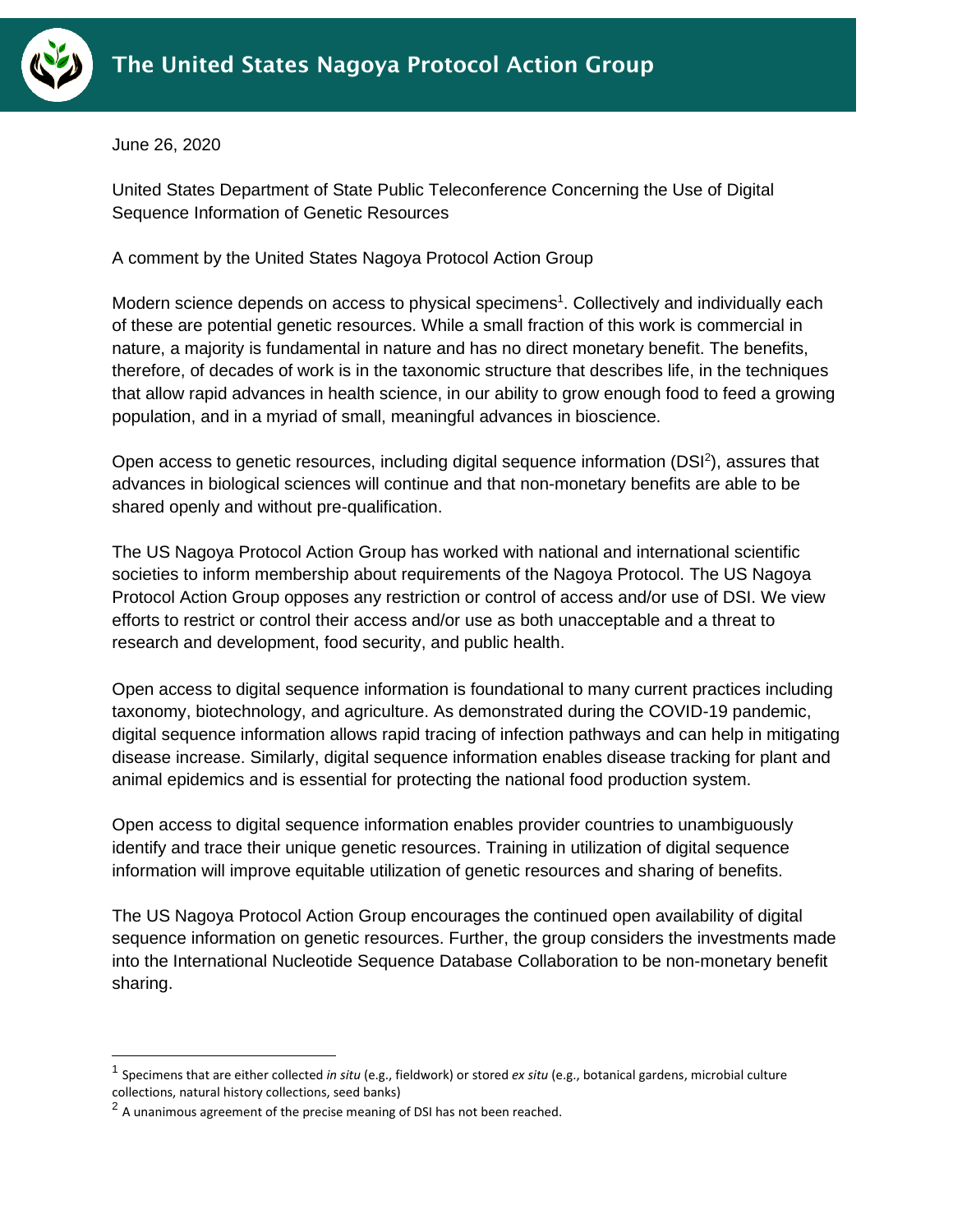We submit these comments and views as concerned individuals and citizens, and do not claim to represent the opinions, views, or policies of the organizations and institutions where we work.

Signed,

The United States Nagoya Protocol Action Group

John Bates, PhD President, Natural Science Collections Alliance Section Head, Life Sciences; Curator of Birds Field Museum of Natural History

Andrew Bentley Ichthyology Collections Manager Specify Collections Consortium Usability Lead Biodiversity Institute, University of Kansas

Kyria Boundy-Mills, PhD Curator, Phaff Yeast Culture Collection Food Science and Technology University of California Davis

Craig E. Cameron, Ph.D. Professor and Chair Department of Microbiology and Immunology The University of North Carolina at Chapel Hill President and Representative of the American Society for Virology

Mariel Campbell Senior Collection Manager, Genomic Resources Museum of Southwestern Biology University of New Mexico

Jocelyn P. Colella, Ph.D. Assistant Professor and Curator of Mammals Biodiversity Institute, University of Kansas

Joseph A. Cook, Ph.D. Regents Professor and Curator of Mammals Museum of Southwestern Biology and Biology Department University of New Mexico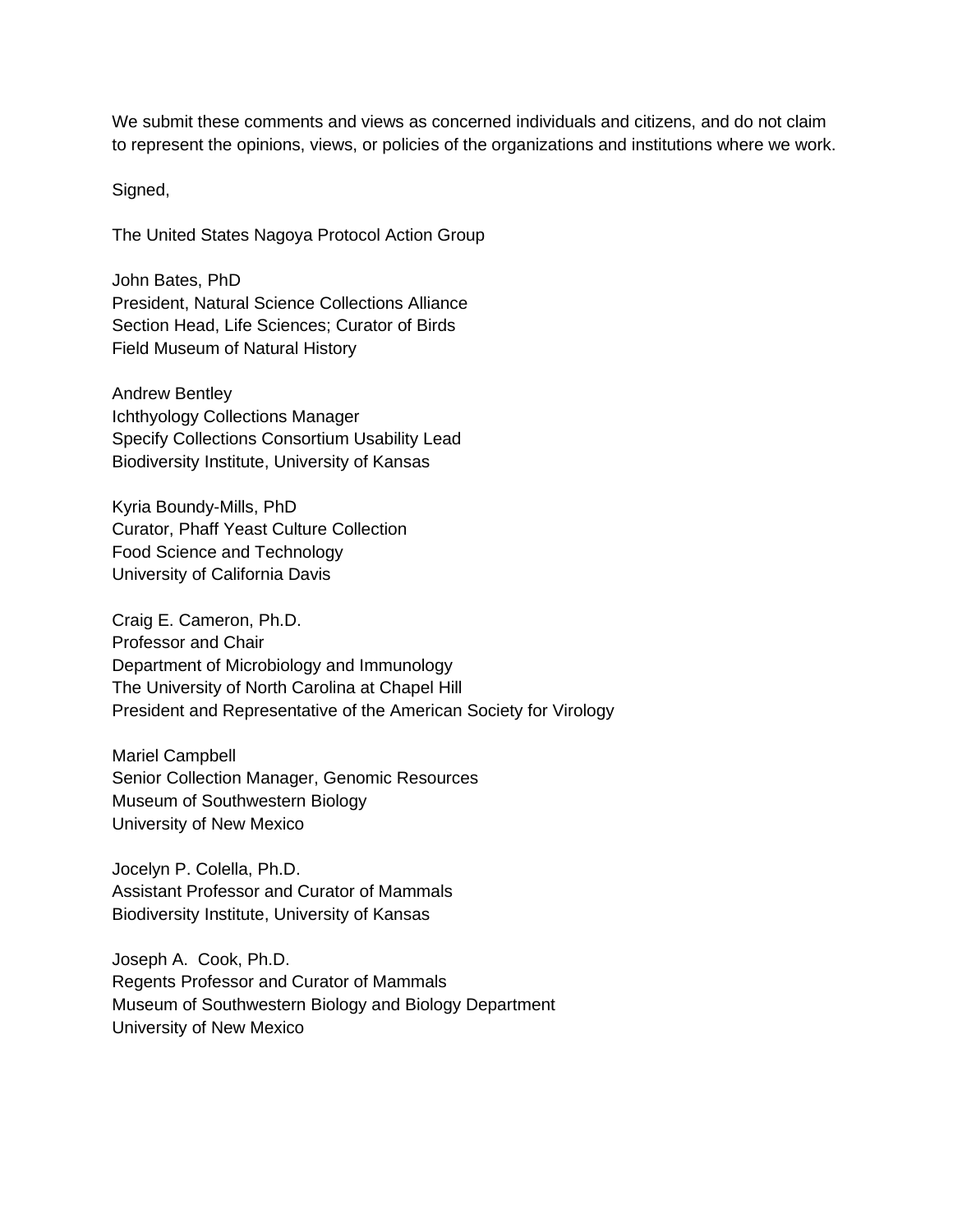Charles C. Davis, PhD Professor, Department of Organismic and Evolutionary Biology Curator of Vascular Plants, Harvard University Herbaria Harvard University

Charles Delwiche, PhD Professor, Cell Biology and Molecular Genetics University of Maryland Representative, Phycological Society of America

John R. Demboski, PhD Director of Zoology and Health Sciences Senior Curator of Mammals Denver Museum of Nature & Science

Daniel L. Distel, PhD Director, Ocean Genome Legacy Center Professor, Marine and Environmental Sciences Northeastern University

Adam W. Ferguson, PhD Collection Manager, Mammals Gantz Family Collection Center Field Museum of Natural History

George M. Garrity, Sc.D. Department of Microbiology and Molecular Genetics Michigan State University

Ingrid Jordon-Thaden, PhD Director of Botany Garden and Greenhouse Department of Botany University of Wisconsin-Madison Representative of American Society of Plant Taxonomists

James Hanken, PhD Alexander Agassiz Professor of Zoology, Curator of Herpetology and Director, Museum of Comparative Zoology Professor of Biology, Department of Organismic and Evolutionary Biology Harvard University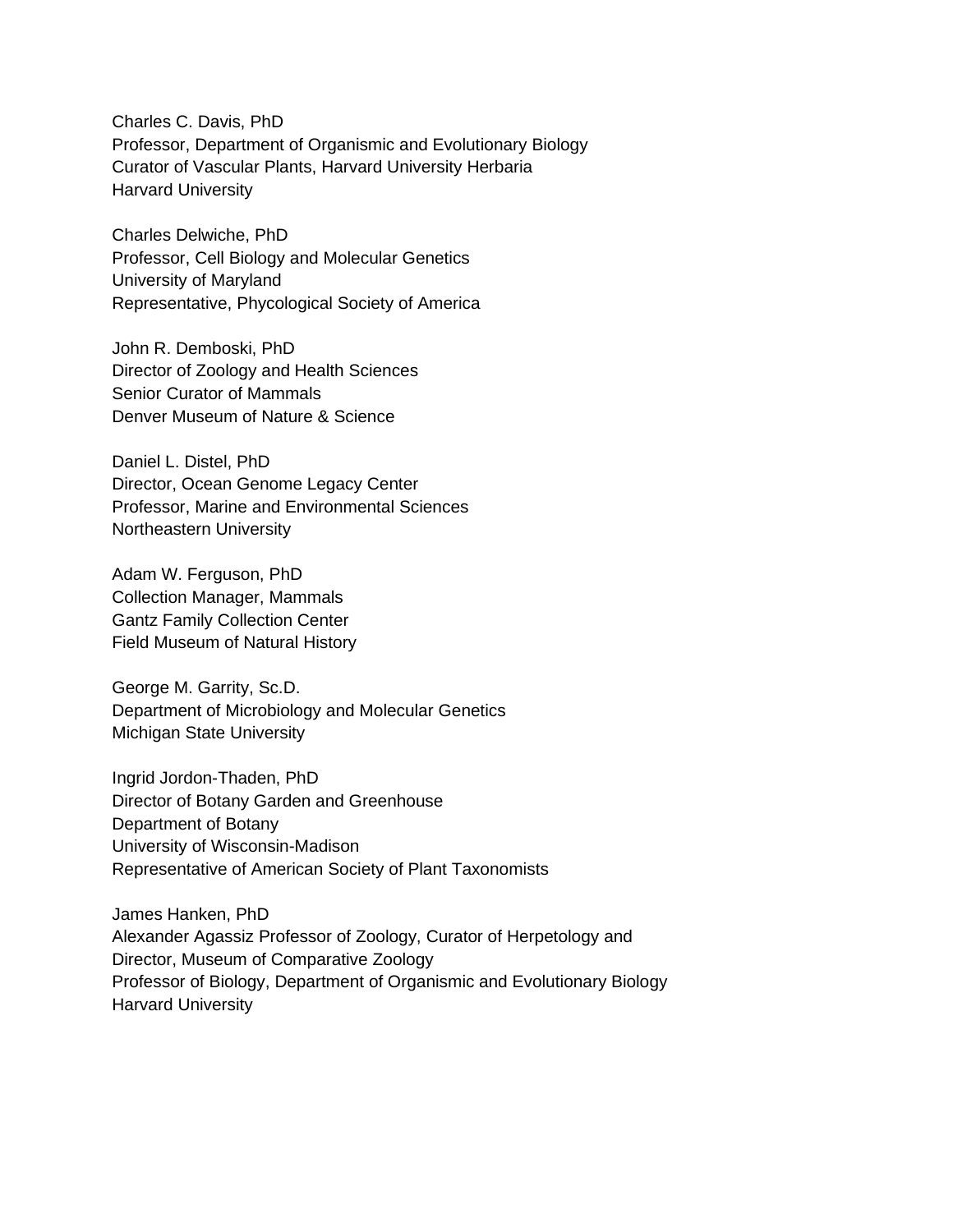Andrew Knoll, PhD Fisher Professor of Natural History Professor of Earth and Planetary Sciences Curator of the Paleobotanical Collections, Harvard University Herbaria Harvard University

Leonard Krishtalka, PhD Director, Biodiversity Institute Professor, Ecology and Evolutionary Biology University of Kansas

Kevin McCluskey, PhD Research Professor, Ret. Department of Plant Pathology Kansas State University

Michael Nachman, PhD Director, Museum of Vertebrate Zoology Professor, Department of Integrative Biology University of California, Berkeley

Robert K.D. Peterson, Ph.D. Professor of Entomology, Montana State University Representative, Entomological Society of America, Science Policy Committee Chair and 2019 President

Donald H. Pfister, PhD Asa Gray Professor of Systematic Botany Curator of the Farlow Library and Herbarium Harvard University

Michaela Schmull, PhD Director of Collections Harvard University Herbaria, Harvard University

Dennis Wm. Stevenson, PhD Vice President for Science New York Botanical Garden Adjunct Professor, Plant Biology, Cornell University

Crispin Taylor, Ph.D. CEO American Society of Plant Biologists